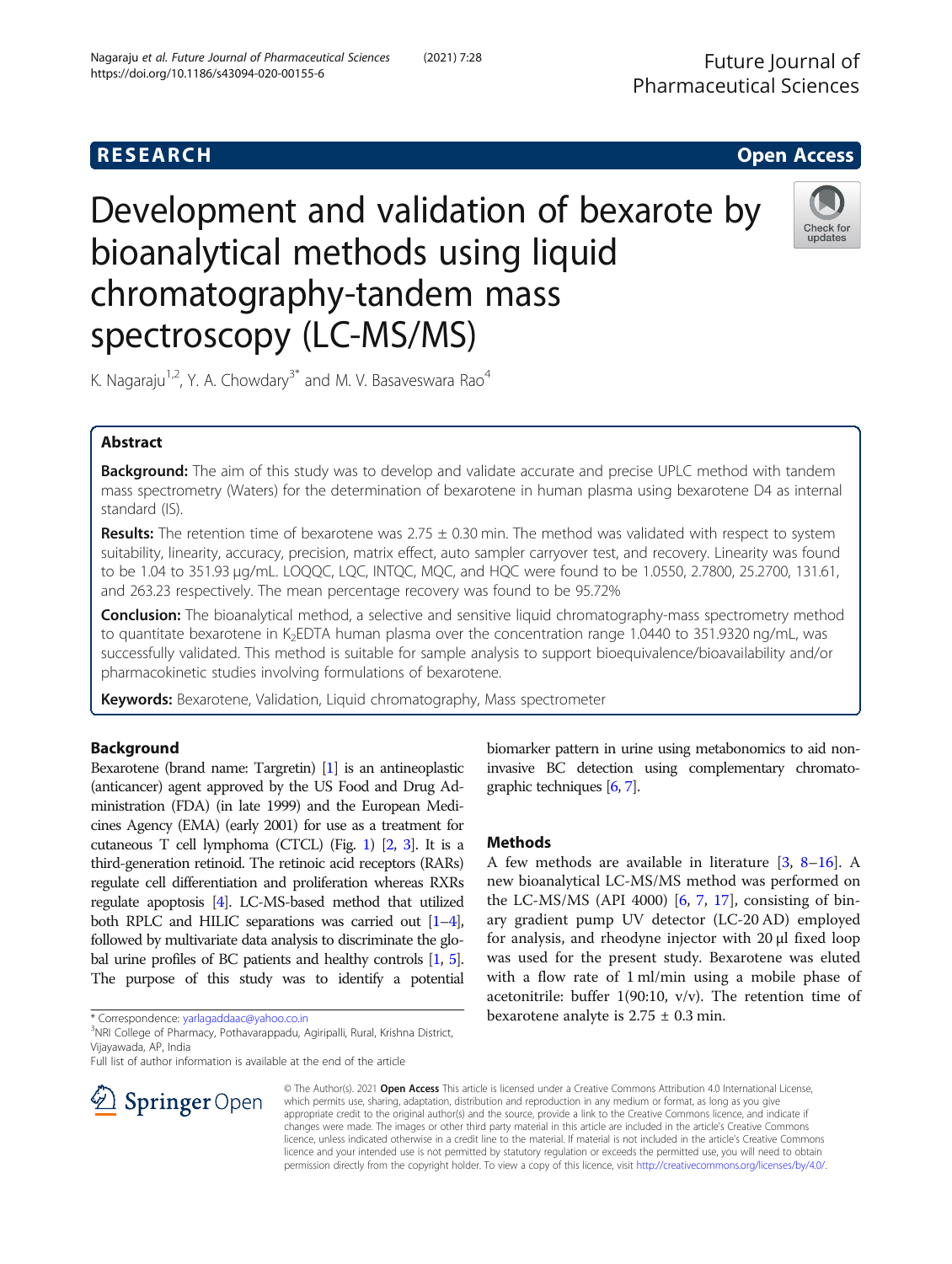# <span id="page-1-0"></span>Extraction procedure: acetone-M: 10 mM ammonium format as extraction solvent

Spiked plasma samples were vortexed to ensure complete mixing of contents; 50 μl of internal standard (1 μl/ml of bexarotene D4) solution was added into all respectively labeled empty RIA vials except blank. Five hundred microliters of plasma samples was added to the respective labeled RIA vials containing internal standard solution and vortexed. Two hundred microliters of buffer 1 was added to all the samples and vortexed. 2.5 ml of extraction solvent was added to all the samples and capped. Samples were vibramaxed at 2000 rpm for 10 min. Then, the samples were centrifuged at 3500 rpm for 5 min in a refrigerated centrifuge between 2 and 8 °C. Two milliliters of supernatant was transferred into respective labeled RIA vials. All the samples were dried at 40 °C and 15 psi using LV evaporator. The dried residues get reconstituted with 300 μl of mobile phase and vortexed. The phospholipid removal cartridges get conditioned with 1 ml of acetone-M followed by 1 ml of conditioning solution. The samples were loaded into cartridges and eluted into RIA vials. The samples were transferred into respective labeled auto injector vials and loaded into LC-MS/MS [\[3](#page-9-0)].

# Results

# Method validation

The method was validated according to ICH Guidelines Q2 (R1) with respect to system suitability, linearity, accuracy, precision, matrix effect, auto sampler carryover test, and recovery.

#### System suitability

Aqueous standard or extracted standard equivalent to middle level of CC standard concentration with internal standard was prepared. Six replicates from the same vial were injected into the chromatographic device. Mean, standard deviation, and percentage coefficient of variation for the retention time and area/area ratio were calculated.

#### Linearity

Different serial dilutions were repeated, and fresh aqueous standards (for CCs) were prepared. An appropriate regression model with minimal or no weighing (1/x or  $1/x<sup>2</sup>$ ) was used. The standards were run in the LC-MS/ MS, and linearity was evaluated.

#### Selectivity/specificity

This is to check whether there is an interference in peak. Two sets of six normal lots of plasma and one hemolyzed were taken. The aqueous LLOQ dilution was prepared and was spiked in one set of six normal lots of plasma, one hemolyzed lot to achieve LLOQ

concentration for analyte, and the specificity sample was processed. The internal standard dilution was prepared, and only 50 μL of internal standard dilution was added to another set of six normal lots of plasma, one hemolyzed was processed for specificity samples. Selectivity samples were prepared in the presence of both analyte and internal standard using the six normal blank plasmas and one hemolyzed.

#### Precision and accuracy

The precision was determined by calculating percentage %CV at each concentration level of QC sample, and the accuracy was determined by calculating the percentage of nominal value at each concentration level of QC samples.

#### Ruggedness

One P&A batch was performed by employing the same instrument with different analysts and alternatively performed on different instruments of same make.

#### Recovery

The overall mean recovery, SD, and %CV were calculated. The recovery experiment was carried out by inject the six replicates of unextracted low, medium, and high QC samples, along with freshly processed CC set and QCs (6 LOC, 6 MQC, and 6 HQ).

#### **Stability**

Evaluation of stability should be carried out to ensure that every step taken during sample preparation and sample analysis, as well as the storage conditions used, do not affect the concentration of the analyte. The stability tests conducted in method validation are as follows:

- 1. Stock solution stability: short-term stock solution stability, long-term stock solution stability
- 2. Stability in biological matrix: bench top stability, freeze-thaw stability, long-term stability, blood stability

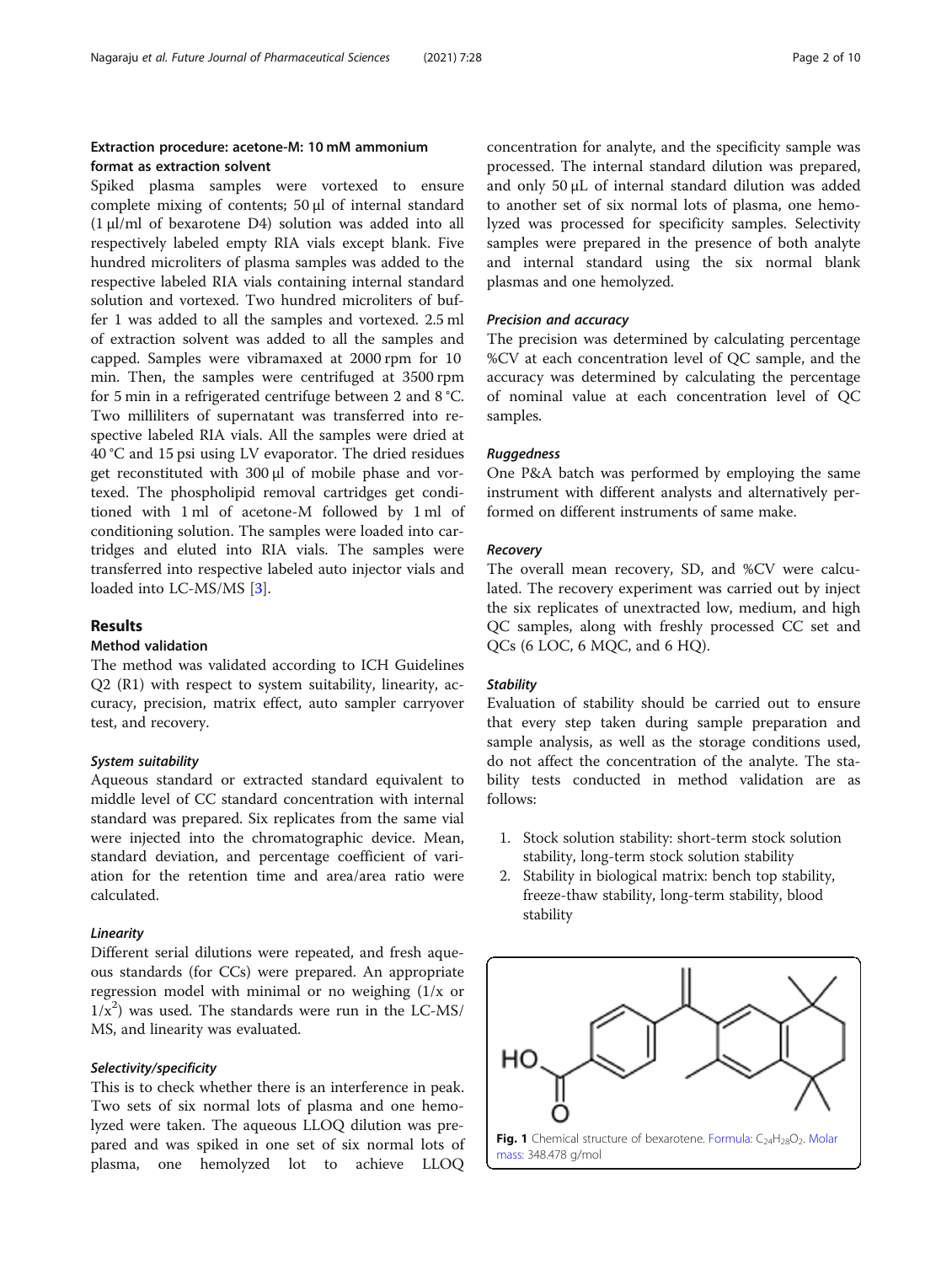# Table 1 Specificity and selectivity for bexarotene and internal standard (MTR-BA-LC-MS/MS-05)

| Plasma lot ID         |         | Specificity (blank)<br>Selectivity (spiked LLOQ)<br>% interference in blank |         |           | Area ratio         | S/N ratio ( $\geq$ 5) |            |         |
|-----------------------|---------|-----------------------------------------------------------------------------|---------|-----------|--------------------|-----------------------|------------|---------|
|                       | Analyte | IS peak                                                                     | Analyte | IS peak   | Analyte $(< 20\%)$ | $IS (< 5\%)$          | Analyte/IS | Analyte |
| MAT-C-0293-III        | 1805    | 2581                                                                        | 30,895  | 1,932,710 | 5.8424             | 0.1335                | 0.0160     | 101.450 |
| MAT-C-0577-III        | 1274    | 930                                                                         | 31,179  | 1,861,940 | 4.0861             | 0.0499                | 0.0167     | 118.834 |
| MAT-C-0578-III        | 1070    | 1798                                                                        | 29,447  | 1,823,809 | 3.6336             | 0.0986                | 0.0161     | 75.245  |
| MAT-C-0579-III        | 513     | 1694                                                                        | 27,120  | 1,813,246 | 1.8916             | 0.0934                | 0.0150     | 111.258 |
| MAT-C-0580-III        | 425     | 506                                                                         | 29,375  | 1,868,739 | 1.4468             | 0.0271                | 0.0157     | 129.562 |
| MAT-C-0586-III        | 1528    | 1132                                                                        | 25,471  | 1,774,320 | 5.9990             | 0.0638                | 0.0144     | 64.867  |
| MAT-C-0544-I(H)       | 1147    | 745                                                                         | 28,883  | 1,769,483 | 3.9712             | 0.0421                | 0.0163     | 96.481  |
| MAT-6188-I(L)         | 1396    | 2263                                                                        | 28,664  | 1,815,377 | 4.8702             | 0.1247                | 0.0158     | 95.259  |
| MAT-6198-IX (heparin) | 453     | 1361                                                                        | 27,446  | 1,825,500 | 1.6505             | 0.0746                | 0.0150     | 81.708  |
|                       |         |                                                                             |         | Mean      | 3.71016            | 0.07863               | 0.01567    |         |
|                       |         |                                                                             |         |           |                    | <b>SD</b>             | 0.000731   |         |
|                       |         |                                                                             |         |           |                    | %CV                   | 4.67       |         |

# **Discussion**

# Method development

The LCMS/MS procedure was optimized for the estimation of bexarotene with the mobile phase of acetonitrile: buffer 1 (90:10,  $v/v$ ); the optimum flowrate was 1 ml/min with a column oven temperature and autosampler temperature of 40 °C and 10 °C respectively. Retention time of analyte is  $2.75 \pm 0.3$  min, and IS is  $2.73 \pm 0.3$  min.

# Specificity and selectivity

Selectivity was evaluated by analyzing a total of nine lots on the instrument [[17\]](#page-9-0) obtained from independent sources (Table 1). No significant interferences were observed at the retention times of analyte and internal standard (see Table [3](#page-3-0)).

#### Signal-to-noise (S/N) ratio

The signal-to-noise ratio was determined for bexarotene at LLOQ concentrations in nine independent lots of K2EDTA human normal plasma including one lot of hemolyzed plasma, one lot of heparin plasma, and one lot of lipemic plasma [\[8](#page-9-0)] demonstrating acceptable S/N intensity.

#### Carryover test

Carryover is calculated as the percentage peak area observed in a processed blank plasma injected immediately after a processed ULOQ calibration standard, which was used from PA-01 batch sample analysis. No significant carryover was observed for bexarotene and internal standard (see in Table 2).

# Matrix effect and matrix factor

Matrix factor and matrix effect were calculated, and results are given in Tables [3](#page-3-0) and [4.](#page-3-0)

#### Linearity

Linearity established [\[9](#page-9-0)] by preparing an eight-point standard calibration curve in  $K_2EDTA$  human plasma covering the bexarotene concentration ranges from 1.0440 to 351.9320 μg/mL using bexarotene D4 as internal standard. The calibration curve was shown to be linear for bexarotene as shown in Fig. [2;](#page-4-0) the results are seen in Table [5](#page-4-0).

#### Weighting scheme

The absolute values of residuals of the back-calculated bexarotene calibration standards for the curve were tabulated, and the sum of the absolute values of the residuals was calculated for each weighting factor. The weighting factor of  $1/X^2$  provided the least sum value

#### **Table 2** Carry over test

| Sample ID                  | Analyte peak area | IS peak area |
|----------------------------|-------------------|--------------|
| <b>Extracted blank</b>     | $\left( \right)$  | 645          |
| Extracted LLOO+IS          | 6166              | 456,817      |
| Extracted ULOO+IS          | 1,955,374         | 413,370      |
| Extracted blank I          | 0                 | 504          |
| Extracted blank II         | 0                 | 419          |
| Average of extracted blank | 0                 | 462          |
| % carry over               | 0.00              | $-0.04$      |
|                            |                   |              |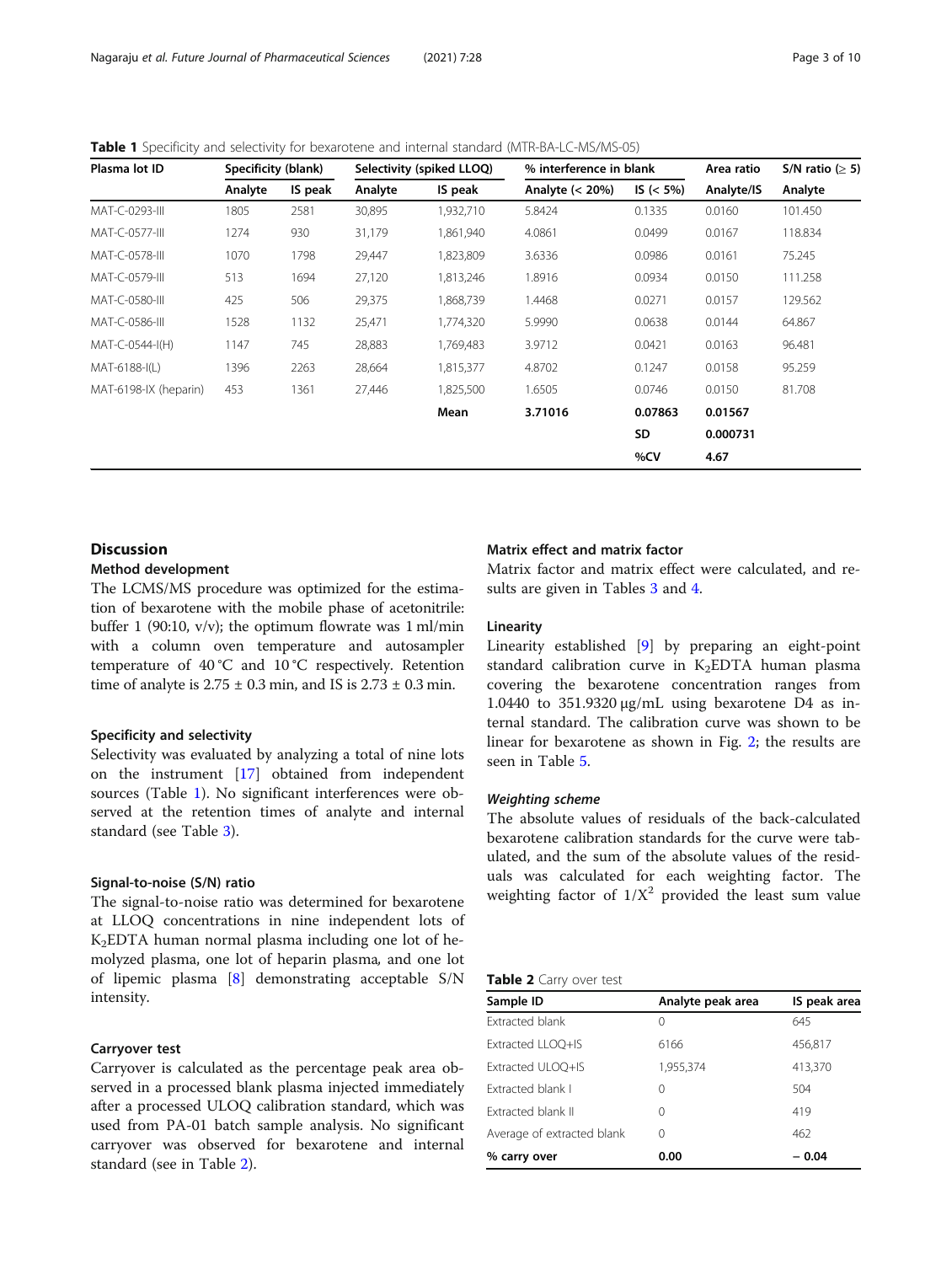| Plasma lot ID                 | Aqueous sample  |             | Spiked sample   |                | Matrix                  | Matrix          | <b>IS</b>                      | Area ratio               |                  |
|-------------------------------|-----------------|-------------|-----------------|----------------|-------------------------|-----------------|--------------------------------|--------------------------|------------------|
|                               | Analyte<br>area | IS area     | Analyte<br>area | IS area        | factor<br>οf<br>analyte | factor<br>of IS | normalized<br>matrix<br>factor | <b>Aqueous</b><br>sample | Spiked<br>sample |
| MAT6223-I                     | 48,348          | 1,336,922   | 45,987          | 1,317,311      | 1.08                    | 1.03            | 1.05                           | 0.0362                   | 0.0349           |
| MAT6224-I                     | 42,001          | 1,271,968   | 42,437          | 1,277,296      | 0.99                    | 1.00            | 0.99                           | 0.033                    | 0.0332           |
| MAT6225-I                     | 43,318          | 1,289,768   | 40,402          | 1,257,917 0.95 |                         | 0.98            | 0.97                           | 0.0336                   | 0.0321           |
| MAT6220-I                     | 37,838          | 1,240,867   | 42,187          | 1,239,881      | 0.99                    | 0.97            | 1.02                           | 0.0305                   | 0.0340           |
| MAT6204-I                     | 41,861          | 1,246,249   | 43,795          | 1,222,111 1.03 |                         | 0.96            | 1.07                           | 0.0336                   | 0.0358           |
| MAT6205-I                     | 42,559          | 1,278,563   | 41,373          | 1,221,142      | 0.97                    | 0.96            | 1.01                           | 0.0333                   | 0.0339           |
| MATC-0544-XII(H)              |                 |             | 43,332          | 1,289,828 1.02 |                         | 1.01            | 1.01                           |                          | 0.0336           |
| MAT6188-IX (L)                |                 |             | 42,395          | 1,282,621      | 0.99                    | 1.00            | 0.99                           |                          | 0.0331           |
| MAT6198-(X)-Heparin<br>Plasma |                 |             | 43,054          | 1,277,420      | 1.01                    | 1.00            | 1.01                           |                          | 0.0337           |
| Mean                          | 42,654.16       | 1,277,389.5 |                 |                | 1.003                   | 0.990           | 1.01333                        | 0.033                    | 0.033            |
| SD                            |                 |             |                 |                | 0.037                   | 0.023           | 0.03082                        |                          |                  |
| %CV                           |                 |             |                 |                | 3.76                    | 2.42            | 3.04                           |                          |                  |

<span id="page-3-0"></span>Table 3 Matrix effect and matrix factor for bexarotene at LQC level

with residuals of calibration curve standards. Hence, 1/  $X<sup>2</sup>$  was selected to use for this validation. See the results in Table [6](#page-4-0).

prepared and analyzed against calibration curve standards. See the results in Table [7](#page-4-0).

# Intra-batch precision and accuracy of bexarotene See the results in Table [8.](#page-5-0)

# Sensitivity

The sensitivity for bexarotene at LLOQ level in  $K_2EDTA$ human plasma determined based on the analysis of six replicates of LLOQ (1.0440 ng/mL) samples was

#### **Ruggedness**

Accuracy, assay precision, and accuracy value for ruggedness batch (PA-03) were determined by

Table 4 Matrix effect and matrix factor for bexarotene at LQC level (MTR-BA-LC-MS/MS-05)

|                                | Aqueous sample  |           | Spiked sample   |                | <b>Matrix</b>           | Matrix          | IS                             | Area ratio        |                  |
|--------------------------------|-----------------|-----------|-----------------|----------------|-------------------------|-----------------|--------------------------------|-------------------|------------------|
|                                | Analyte<br>area | IS area   | Analyte<br>area | IS area        | factor<br>οf<br>analyte | factor<br>of IS | normalized<br>matrix<br>factor | Aqueous<br>sample | Spiked<br>sample |
| MAT-6223-I                     | 48,348          | 1,336,922 | 45,987          | 1,317,311      | 1.08                    | 1.03            | 1.05                           | 0.036             | 0.03             |
| MAT-6224-I                     | 42,001          | 1,271,968 | 42,437          | 1,277,296 0.99 |                         | 1.00            | 0.99                           | 0.033             | 0.03             |
| MAT-6225-I                     | 43,318          | 1,289,768 | 40,402          | 1,257,917 0.95 |                         | 0.98            | 0.97                           | 0.033             | 0.03             |
| MAT-6220-I                     | 37,838          | 1,240,867 | 42,187          | 1,239,881 0.99 |                         | 0.97            | 1.02                           | 0.030             | 0.03             |
| MAT-6204-I                     | 41,861          | 1,246,249 | 43,795          | 1,222,111      | 1.03                    | 0.96            | 1.07                           | 0.033             | 0.03             |
| MAT-6205-I                     | 42,559          | 1,278,563 | 41,373          | 1,221,142 0.97 |                         | 0.96            | 1.01                           | 0.033             | 0.03             |
| MAT-C-0544-XII(H)              |                 |           | 43,332          | 1,289,828      | 1.02                    | 1.01            | 1.01                           |                   | 0.03             |
| MAT-6188-IX (L)                |                 |           | 42,395          | 1,282,621      | 0.99                    | 1.00            | 0.99                           |                   | 0.03             |
| MAT-6198-(X)-heparin<br>plasma |                 |           | 43,054          | 1,277,420      | 1.01                    | 1.00            | 1.01                           |                   | 0.03             |
| Mean                           | 42,654.16       | 1,277,389 |                 |                | 1.003                   | 0.99            | 1.01333                        | 0.033             | 0.03             |
| SD                             |                 |           |                 |                | 0.037                   | 0.023           | 0.030822                       |                   |                  |
| %CV                            |                 |           |                 |                | 3.76                    | 2.42            | 3.04                           |                   |                  |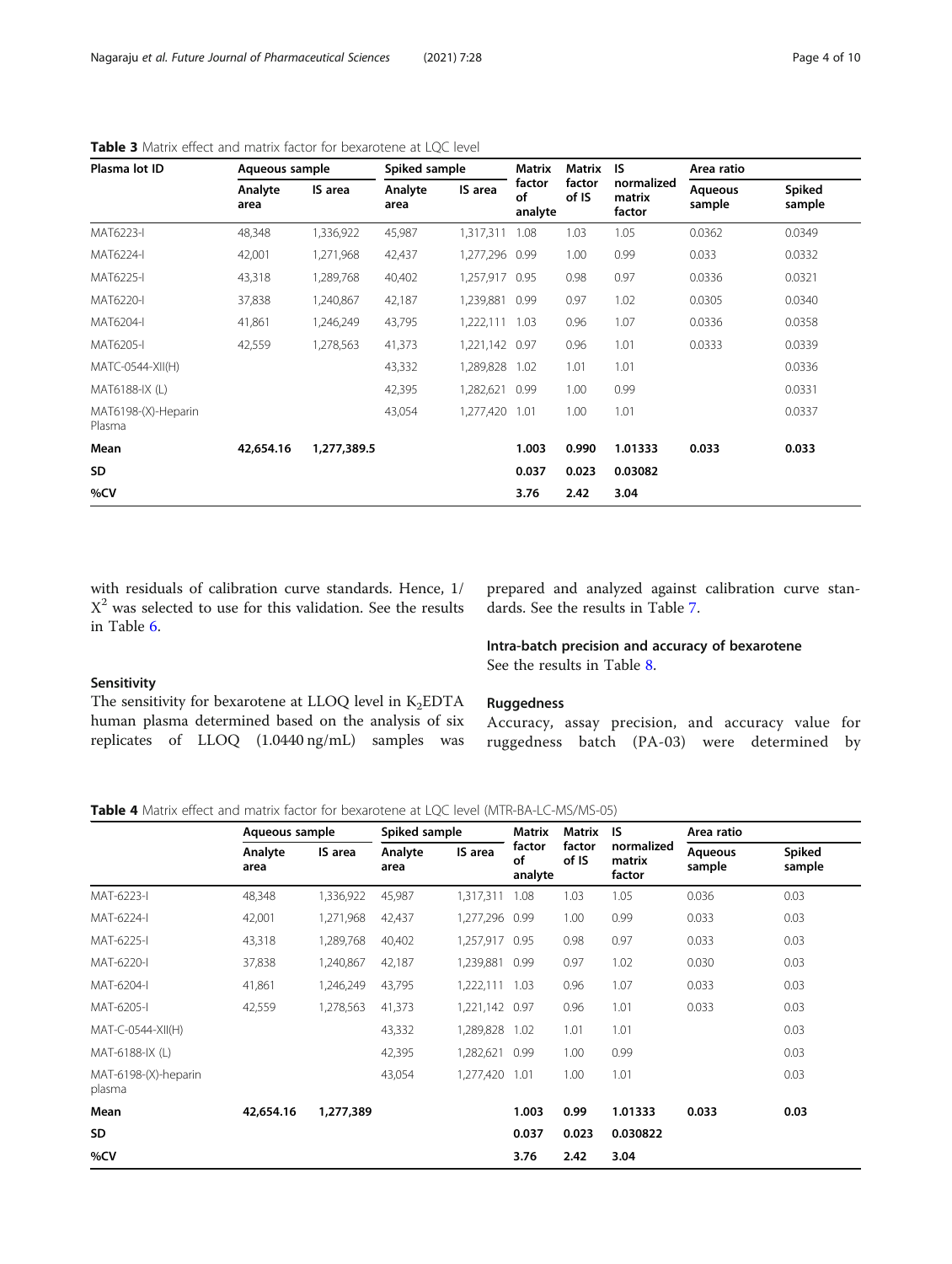<span id="page-4-0"></span>

Table 5 Back-calculated concentrations of bexarotene for calibration curve standards

| <b>Standard ID</b>           | A      | В        |          | D        | Е        | F        | G         | н        | Slope | Intercept $r^2$ |       |
|------------------------------|--------|----------|----------|----------|----------|----------|-----------|----------|-------|-----------------|-------|
| Actual concentration (ng/mL) | 1.044  | 2.7760   | 10.096   | 25.240   | 59.390   | 131.97   | 263.950   | 351.93   |       |                 |       |
| $PA-01$                      | 1.019  | 2.9590   | 9.9554   | 25.592   | 56.512   | 134.04   | 255.361   | 359.85   | 0.013 | $-0.0002$       | 0.998 |
| $PA-02$                      | 1.052  | 2.7224   | 9.9902   | 25.479   | 57.677   | 132.92   | 272.270   | 352.68   | 0.013 | 0.0011          | 0.999 |
| Mean                         | 1.0362 | 2.8407   | 9.9728   | 25.535   | 57.095   | 133.48   | 263.81    | 356.27   |       |                 |       |
| <b>SD</b>                    | 002319 | 0.167301 | 0.024607 | 0.079974 | 0.823921 | 0.787929 | 11.956327 | 5.072289 |       |                 |       |
| %CV                          | 2.24   | 5.89     | 0.25     | 0.31     | .44      | 0.59     | 4.53      | 1.42     |       |                 |       |
| %Nominal                     | 99.25  | 102.33   | 98.78    | 101.17   | 96.14    | 101.14   | 99.95     | 101.23   |       |                 |       |

# Table 6 Weighting scheme

|     | Weighting- $1/X^2$           | Weighting-1/X                |                              |             |
|-----|------------------------------|------------------------------|------------------------------|-------------|
|     | Absolute values of residuals | Absolute values of residuals |                              |             |
|     | 1.83                         | 3.01                         |                              |             |
|     | 5.23                         | 4.99                         | <b>Table 7</b> Sensitivity   |             |
|     | 0.10                         | 0.03                         | <b>Parameters</b>            | <b>LLOQ</b> |
|     | 1.67                         | 1.45                         | Actual concentration (ng/mL) | 1.0440      |
|     | 4.85                         | 4.60                         | PA-01 (MTR-BA-LC-MS/MS-19)   | 1.0198      |
|     | 4.66                         | 4.94                         | PA-02 (MTR-BA-LC-MS/MS-19)   | 1.0526      |
|     | 0.17                         | 0.44                         | PA-03 (MTR-BA-LC-MS/MS-05)   | 1.0710      |
|     | 1.61                         | .34                          | Mean                         | 1.04780     |
| Sum | 20.12                        | 20.80                        | SD                           | 0.025935    |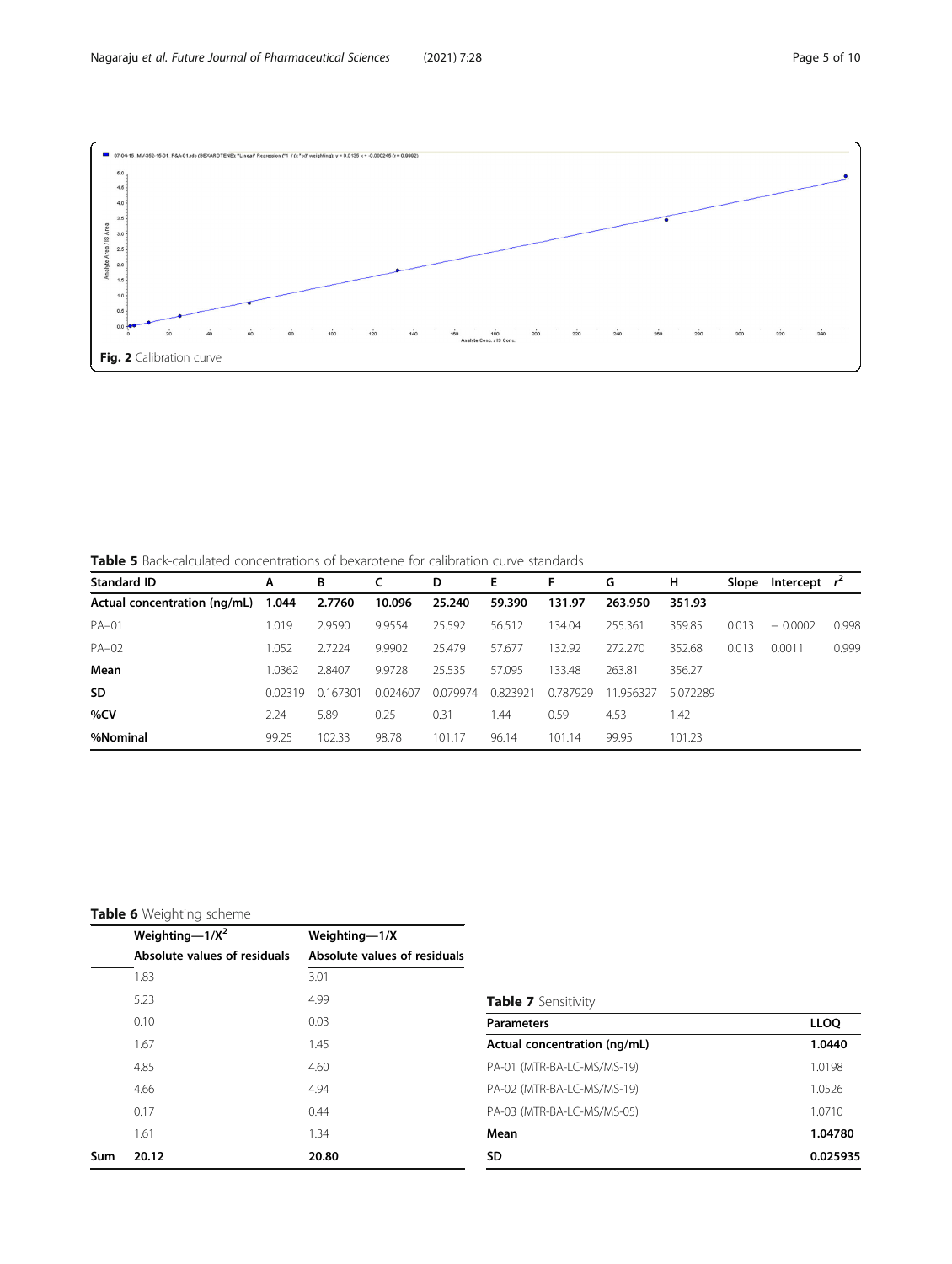# <span id="page-5-0"></span>Table 8 Intra-batch precision and accuracy of bexarotene

| QC ID                                                       | LOQQC    | <b>LQC</b> | <b>INTQC</b> | <b>MQC</b> | <b>HQC</b> |
|-------------------------------------------------------------|----------|------------|--------------|------------|------------|
| Actual concentration (ng/mL)                                | 1.0500   | 2.7800     | 25.2700      | 131.6160   | 263.2320   |
| Calculated concentration (ng/mL) (MTR-BA-LC-MS/MS-19) PA-01 | 1.1639   | 2.9471     | 25.8272      | 135.3234   | 277.1292   |
| (06 Apr 2015)                                               | 1.1622   | 2.8307     | 26.0325      | 128.5281   | 276.5622   |
|                                                             | 1.0975   | 2.9013     | 25.3157      | 131.3295   | 272.8455   |
|                                                             | 1.0866   | 2.8823     | 25.3351      | 132.7338   | 267.9314   |
|                                                             | 1.1758   | 3.0348     | 26.1218      | 136.8898   | 264.0381   |
|                                                             | 1.1043   | 2.9858     | 26.5157      | 133.2429   | 277.9904   |
| Mean                                                        | 1.13172  | 2.93033    | 25.85800     | 133.00792  | 272.74947  |
| SD                                                          | 0.039664 | 0.073957   | 0.469270     | 2.947768   | 5.662107   |
| %CV                                                         | 3.50     | 2.52       | 1.81         | 2.22       | 2.08       |
| %nominal                                                    | 107.78   | 105.41     | 102.33       | 101.06     | 103.62     |
| Calculated concentration (ng/mL) (MTR-BA-LC-MS/MS-19) PA-02 | 1.0709   | 2.7864     | 26.1883      | 134.5485   | 270,4602   |
| (07 Apr 2015)                                               | 1.0005   | 2.8122     | 25.8356      | 134.5475   | 274.3989   |
|                                                             | 0.8813   | 2.8064     | 25.3888      | 138.3150   | 266.9063   |
|                                                             | 1.0456   | 2.8642     | 25.3942      | 133.0021   | 272.3938   |
|                                                             | 1.1056   | 2.9071     | 25.5199      | 132.3109   | 266.4461   |
|                                                             | 1.0615   | 2.8626     | 25.6117      | 136.5209   | 273.7517   |
| Mean                                                        | 1.02757  | 2.83982    | 25.65642     | 134.87415  | 270.72617  |
| <b>SD</b>                                                   | 0.079461 | 0.045549   | 0.308551     | 2.228847   | 3.417745   |
| %CV                                                         | 7.73     | 1.60       | 1.20         | 1.65       | 1.26       |
| %Nominal                                                    | 97.86    | 102.15     | 101.53       | 102.48     | 102.85     |

# Table 9 Ruggedness (MTR-BA-LC-MS/MS-05)

| <b>Standard</b>         |        |        |         |         |         |          |          | н        |
|-------------------------|--------|--------|---------|---------|---------|----------|----------|----------|
| Actual conc (ng/mL)     | .0440  | 2.7760 | 10.0960 | 25.2400 | 59.3900 | 131.9760 | 263.9500 | 351.9320 |
| Calculated conc (ng/mL) | .0710  | 2.5793 | 10.0606 | 25.4973 | 62.1811 | 131.0732 | 264.5648 | 350.4726 |
| %nominal                | 102.59 | 92.91  | 99.65   | 101.02  | 104.70  | 99.32    | 100.23   | 99.59    |

# Table 10 Precision

| QC ID                            | <b>LOQQC</b> | <b>LQC</b> | <b>INTQC</b> | <b>MQC</b> | <b>HQC</b> |
|----------------------------------|--------------|------------|--------------|------------|------------|
| Actual concentration (ng/mL)     | 1.0500       | 2.7800     | 25.2700      | 131.6160   | 263.2320   |
| Calculated concentration (ng/mL) | 1.2696       | 2.6583     | 28.1908      | 140.8541   | 270.9386   |
|                                  | 0.9477       | 2.6411     | 26.3654      | 142.1994   | 276.2971   |
|                                  | 0.9881       | 2.6797     | 27.1780      | 140.3503   | 277.4336   |
|                                  | 1.0373       | 2.7942     | 27.6385      | 138.9731   | 275.7356   |
|                                  | 1.0366       | 2.6154     | 27.3704      | 141.6173   | 269.9140   |
|                                  | 1.0515       | 2.8529     | 27.9700      | 141.5019   | 269,4408   |
| Mean                             | 1.05513      | 2.70693    | 27.45218     | 140.91602  | 273.29328  |
| <b>SD</b>                        | 0.111988     | 0.094595   | 0.649825     | 1.147251   | 3.575913   |
| CV                               | 10.61        | 3.49       | 2.37         | 0.81       | 1.31       |
| <b>Nominal</b>                   | 100.49       | 97.37      | 108.64       | 107.07     | 103.82     |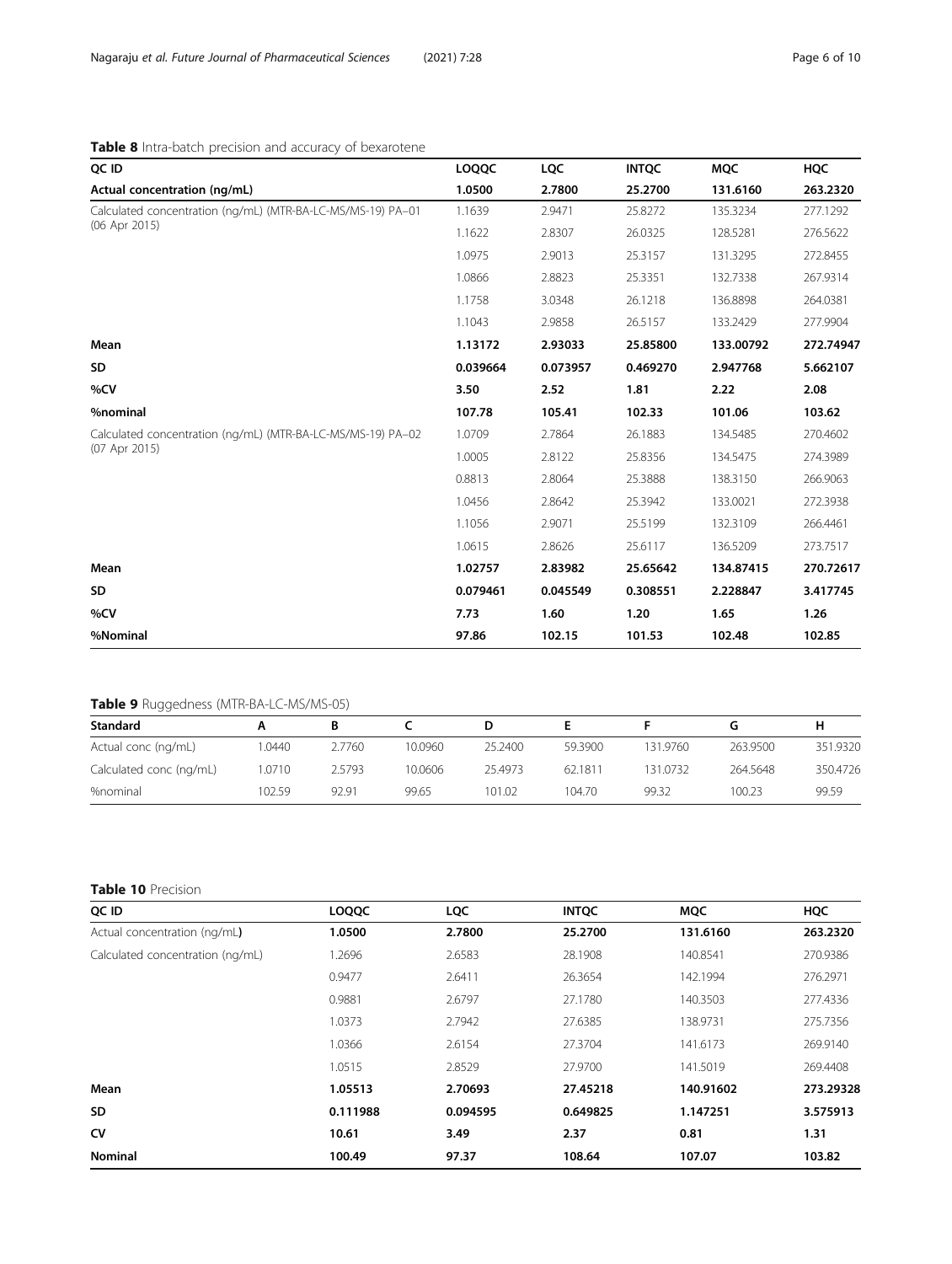analyzing six replicates each of LOQQC, LQC, INTQ C, MQC, and HQC samples using different instrument (MTR-BA-LC-MS/MS-05) of the same make and model (UPLC with Triple Quad API 4000), different analytical column (BAC-0644), and different analyst (Table [9](#page-5-0)).

Intercept = 0.0019, Slope = 0.0118,  $r^2$  = 0.9996

# Precision

The precision of the assay was measured by the percentage co-efficient of variation over the concentration range of LOQQC, LQC, INTQC, MQC, and HQC samples of bexarotene during the course of partial validation. See the results in Table [10.](#page-5-0)

Table 11 Recovery of bexarotene

| Quality control sample ID | Aqueous analyte area | Extracted analyte area |
|---------------------------|----------------------|------------------------|
| LQC                       | 16,201               | 17,052                 |
|                           | 16,045               | 16,462                 |
|                           | 20,592               | 16,952                 |
|                           | 20,215               | 16,941                 |
|                           | 20,098               | 20,900                 |
|                           | 19,423               | 17,689                 |
| Mean                      | 18,762               | 17,666                 |
| % recovery                | 94.16                |                        |
| MQC                       | 766,900              | 764,709                |
|                           | 766,878              | 748,447                |
|                           | 756,525              | 743,886                |
|                           | 769,926              | 744,175                |
|                           | 766,882              | 741,445                |
|                           | 757,276              | 753,506                |
| Mean                      | 764,065              | 749,361                |
| % recovery                | 98.08                |                        |
| HQC                       | 1,548,386            | 1,398,325              |
|                           | 1,543,021            | 1,373,844              |
|                           | 1,562,977            | 1,421,433              |
|                           | 1,573,624            | 1,379,191              |
|                           | 1,557,258            | 1,372,197              |
|                           | 1,542,212            | 1,352,389              |
| Mean                      | 1,554,580            | 1,382,897              |
| % recovery                | 88.96                |                        |
| Recovery result           |                      |                        |
| LQC                       | 94.16                |                        |
| MQC                       | 98.08                |                        |
| HQC                       | 88.96                |                        |
| Mean                      | 93.73                |                        |
| SD                        | 4.57                 |                        |
| %CV                       | 4.88                 |                        |

# Recovery of bexarotene and IS

The recovery of bexarotene was determined by comparing the detector response of analyte at three distinct levels of extracted low-, medium-, and high-quality control samples of PA-01 with detector response obtained from unextracted aqueous quality control samples at low, medium, and high level respectively. See the results in Tables 11 and 12.

IS recovery = 95.72%

#### **Stability**

# Freeze-thaw stability

Six replicates of bexarotene samples at LQC and HQC concentration in  $K_2EDTA$  human plasma were analyzed after four freeze-thaw (FT4) cycles. See the results in Table [13](#page-7-0).

#### Bench top stability

Bench top stability of bexarotene in  $K_2EDTA$  human plasma was evaluated at room temperature. Six replicates of LQC and HQC samples were processed after keeping the samples on bench for about 12.30 h. See the results in Table [14](#page-7-0).

# Table 12 Recovery of internal standard

| <b>Quality control</b><br>Sample ID | Aqueous IS area | <b>Extracted IS area</b> |
|-------------------------------------|-----------------|--------------------------|
| LQC                                 | 412,999         | 430,053                  |
|                                     | 412,341         | 432,371                  |
|                                     | 406,330         | 434,330                  |
|                                     | 409,620         | 436,925                  |
|                                     | 412,767         | 511,773                  |
|                                     | 405,852         | 440,319                  |
| <b>MQC</b>                          | 463,632         | 417,498                  |
|                                     | 456,101         | 430,227                  |
|                                     | 465,696         | 418,482                  |
|                                     | 465,204         | 414,215                  |
|                                     | 465,835         | 400,164                  |
|                                     | 462,232         | 417,807                  |
| <b>HQC</b>                          | 421,616         | 372,759                  |
|                                     | 423,021         | 366,983                  |
|                                     | 416,624         | 384,868                  |
|                                     | 413,104         | 380,280                  |
|                                     | 427,069         | 383,931                  |
|                                     | 424,578         | 359,396                  |
| Mean                                | 431,367.83333   | 412,910.05560            |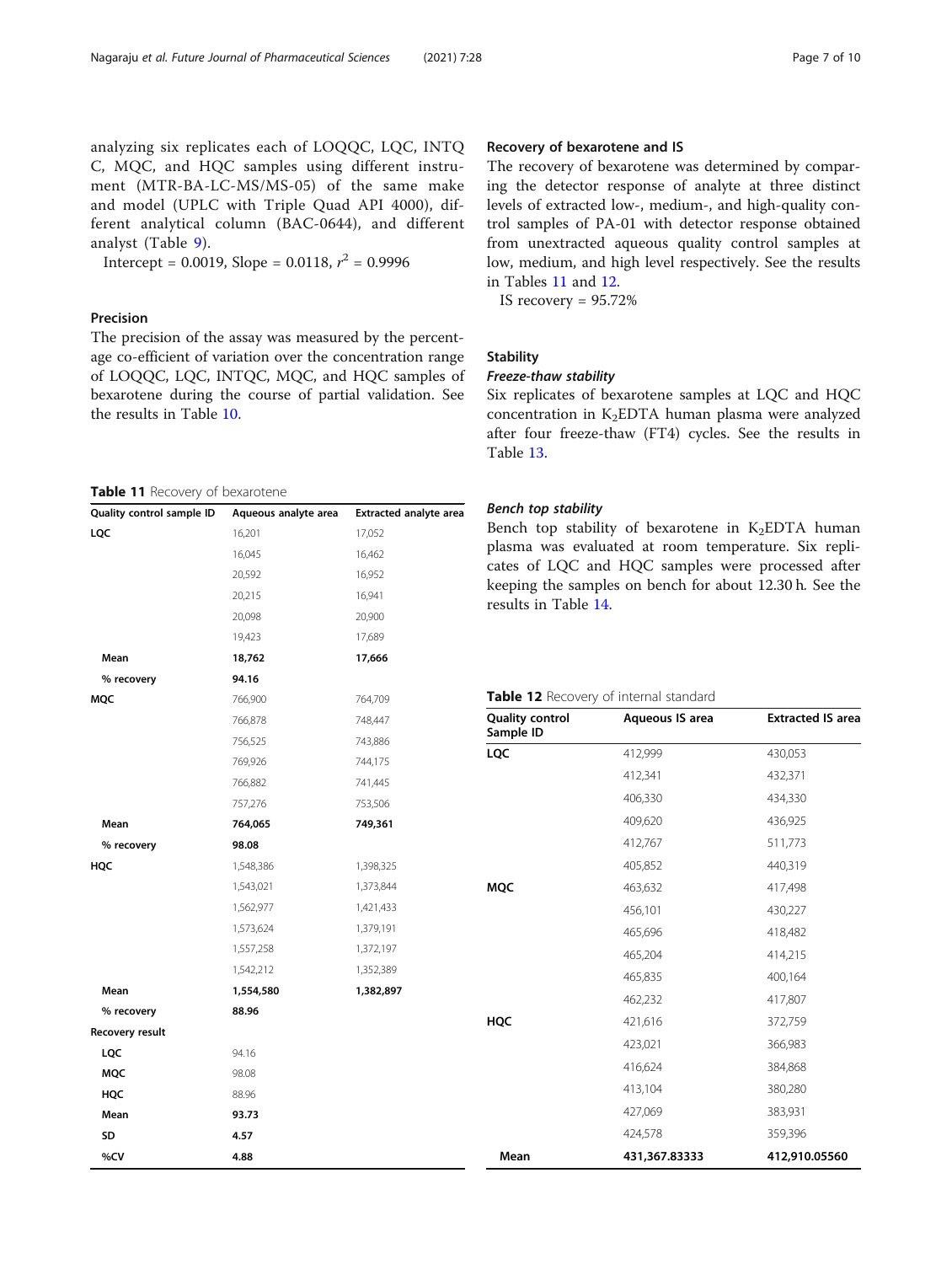| $-70 °C \pm 15 °C$ |           | $-30^{\circ}$ C ± 10 °C |           |
|--------------------|-----------|-------------------------|-----------|
| LQC FT4            | HQC FT4   | LQC FT4                 | HQC FT4   |
| 2.7800             | 263.2320  | 2.7800                  | 263.2320  |
| 2.7739             | 277.0834  | 2.9870                  | 270.1236  |
| 2.7193             | 264.5538  | 2.8392                  | 272.0022  |
| 2.9684             | 272.1494  | 2.6626                  | 263.9169  |
| 2.6266             | 269.6594  | 2.7717                  | 276.9206  |
| 2.9136             | 268.7336  | 2.9150                  | 266.3756  |
| 2.8143             | 271.7938  | 2.7318                  | 262.5824  |
| 2.80268            | 270.66223 | 2.81788                 | 268.65355 |
| 0.125448           | 4.165615  | 0.120119                | 5.407447  |
| 4.48               | 1.54      | 4.26                    | 2.01      |
| 100.82             | 102.82    | 101.36                  | 102.06    |
|                    |           |                         |           |

# <span id="page-7-0"></span>Table 13 Freeze-thaw stability for bexarotene (at  $-70$  °C  $\pm$  15 °C and  $-30$  °C  $\pm$  10)

#### Auto sampler stability for bexarotene

Six replicates of LQC and HQC samples were processed and kept stored in auto sampler at 10 °C for 96.80 h [\[11](#page-9-0)]. See the results in Tables 15 and [16](#page-8-0).

#### Long-term stock solution stability for bexarotene

Stock solution bexarotene with concentration of 975.6417 μg/mL was kept in the refrigerator for 14 days  $[12]$  $[12]$ . A fresh stock of 986.1296 μg/mL was prepared on the day of analysis. Both stocks were diluted to LQC and HQC equivalent concentration of 0.1317 μg/mL and 0.1331 μg/mL and 13.1712 and 13.3127 μg/mL for stored and fresh stock respectively. The area ratios of stability stock solution at LQC and HQC level were compared against freshly prepared

#### Table 14 Bench top stability for bexarotene

| <b>Stability hours</b>           | 12.30h          |                 |  |  |
|----------------------------------|-----------------|-----------------|--|--|
| QC ID                            | LQC (stability) | HQC (stability) |  |  |
| Actual concentration (ng/mL)     | 2.7800          | 263.2320        |  |  |
| Calculated concentration (ng/mL) | 2.7480          | 272.6737        |  |  |
|                                  | 2.7554          | 268.0237        |  |  |
|                                  | 2.8146          | 268.2582        |  |  |
|                                  | 2.8589          | 258.8974        |  |  |
|                                  | 2.8595          | 263.2458        |  |  |
|                                  | 2.7803          | 266.8280        |  |  |
| Mean                             | 2.80278         | 266.32113       |  |  |
| SD                               | 0.049512        | 4.729323        |  |  |
| %CV                              | 1.77            | 1.78            |  |  |
| %nominal                         | 100.82          | 101.17          |  |  |

stock solution LQC and HQC level. See the results in Tables [17](#page-8-0) and [18](#page-8-0).

# Limit of detection

From LLOQ sample (1.0540 ng/mL), four different lower concentrations (0.8440, 0.6340, 0.4240, and 0.2120 ng/mL) including five times the lower concentration (LOD dilution) were prepared, and six replicates of these samples were analyzed. So the selected LLOQ (approx. 1.0540 ng/mL) was more suitable to quantify bexarotene in plasma using LC-MS/MS.

#### Reinjection reproducibility [\[14](#page-9-0)–[16](#page-9-0)]

CC standards, LQC, and HQC samples of PA-02 were reinjected after 08.95 h. Percentage nominal for LQC

#### Table 15 Auto sampler stability for bexarotene

| <b>Stability hours</b>           | 96.80h          |                 |  |  |
|----------------------------------|-----------------|-----------------|--|--|
| QC ID                            | LQC (stability) | HQC (stability) |  |  |
| Actual concentration (ng/mL)     | 2.7800          | 263.2320        |  |  |
| Calculated concentration (ng/mL) | 2.8654          | 274.3981        |  |  |
|                                  | 2.8602          | 273.6167        |  |  |
|                                  | 2.8930          | 272.6483        |  |  |
|                                  | 2.9033          | 266.1408        |  |  |
|                                  | 2.7949          | 270.6783        |  |  |
|                                  | 2.7693          | 267.6223        |  |  |
| Mean                             | 2.84768         | 270.85075       |  |  |
| SD                               | 0.053940        | 3.349675        |  |  |
| %CV                              | 1.89            | 1.24            |  |  |
| %nominal                         | 102.43          | 102.89          |  |  |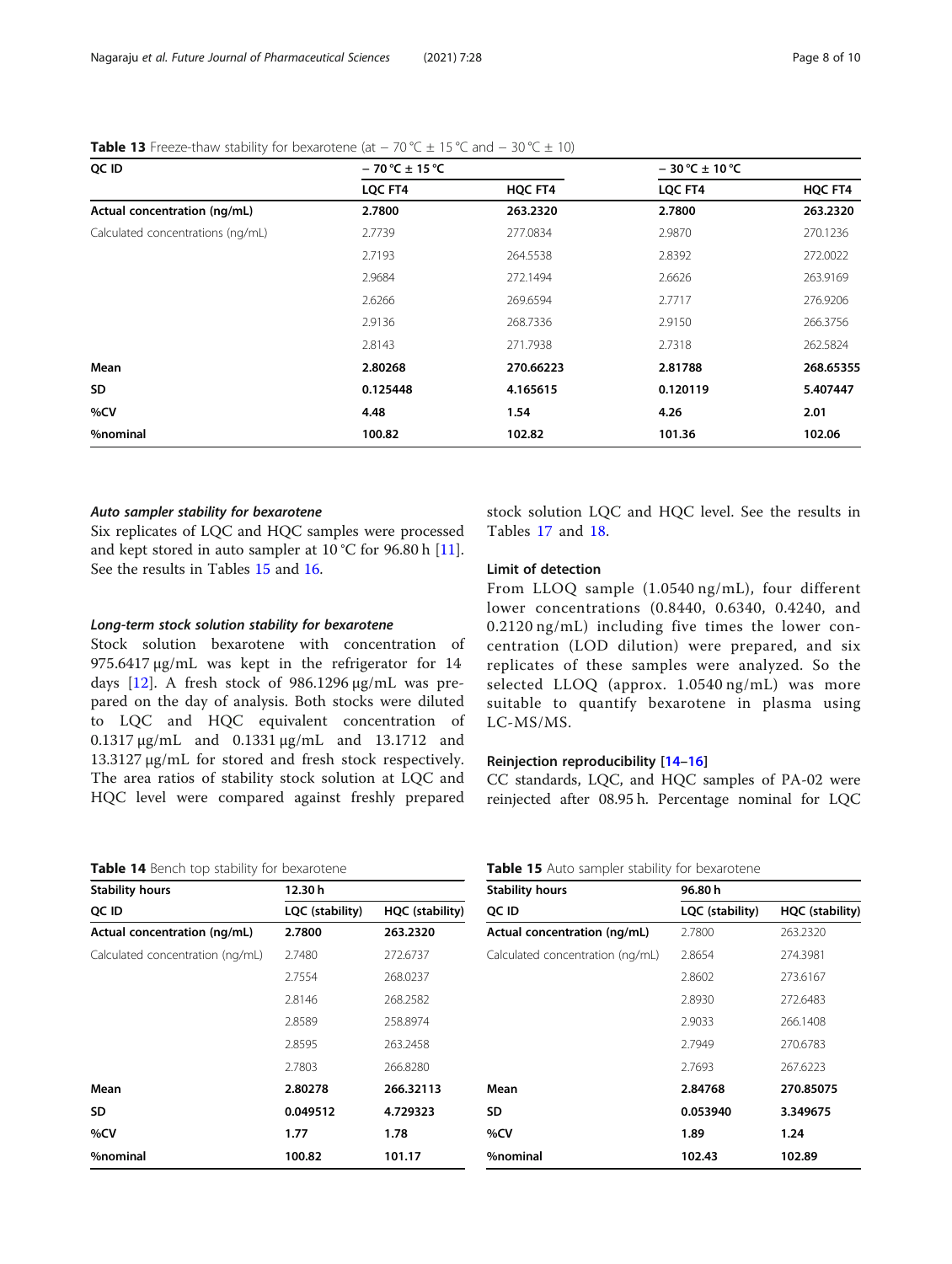| <b>Stability hours</b> | 0 h           | 96.80h                      |
|------------------------|---------------|-----------------------------|
| QC ID                  | CS (IS area)  | Stability samples (IS area) |
| <b>LQC</b>             | 314,806       | 326,389                     |
|                        | 371,920       | 288,982                     |
|                        | 313,781       | 303,778                     |
|                        | 307,364       | 301,846                     |
|                        | 368,512       | 314,200                     |
|                        | 289,032       | 327,489                     |
| HQC                    | 296,546       | 311,897                     |
|                        | 293,776       | 307,720                     |
|                        | 363,070       | 288,166                     |
|                        | 320,306       | 313,358                     |
|                        | 315,974       | 351,347                     |
|                        | 335,867       | 297,954                     |
| Mean                   | 324,246.16667 | 311,093.83333               |
| % stability            | 95.94         |                             |

<span id="page-8-0"></span>Table 16 Auto sampler stability for internal standard

Table 18 Long-term stock solution stability for internal standard LQC

| S.             | Solution 2 (14 days) |           |                           | Solution 3 (0 day) |            |                    |
|----------------|----------------------|-----------|---------------------------|--------------------|------------|--------------------|
| No.            | Analyte area IS      | area      | Area<br>ratio             | Analyte<br>area    | IS<br>area | Area<br>ratio      |
| 1              | 58.926               |           | 1.650.164 28.00401        | 41.817             | 1.175.778  | 28.11723           |
| $\mathfrak{D}$ | 58,933               |           | 1,642,596 27.87226 41,215 |                    | 1,151,561  | 27.94034           |
| 3              | 58,486               |           | 1,695,246 28.98550        | 41.798             |            | 1,116,568 26.71343 |
| 4              | 55.830               |           | 1,678,648 30.06713 41,422 |                    | 1.148.997  | 27.73881           |
| 5              | 59.683               |           | 1,697,852 28.44783 39,561 |                    | 1,164,781  | 29.44266           |
| 6              | 62.675               | 1.732.273 | 27.63898                  | 41.488             | 1,142,573  | 27.53984           |
|                |                      | Mean      | 28.50262                  |                    | Mean       | 27.91538           |

bioanalytical method, a selective and sensitive liquid chromatography-mass spectrometry method to quantitate bexarotene in  $K_2EDTA$  human plasma over the concentration range from 1.0440 to 351.9320 ng/mL, was successfully validated. This method is suitable for sample analysis to support bioequivalence/bioavailability and/or pharmacokinetic studies involving formulations of bexarotene.

and HQC for bexarotene was 98.99 and 100.30%, respectively. The percentage CV for LQC and HQC for bexarotene was 3.66 and 1.97%, respectively. See the results in Table 19.

#### Conclusion

Bioanalytical method is developed and validated as per ICH guidelines for the estimation of bexarotene in human plasma by using LC-MS/MS. The mobile phase was selected after trying various combinations of polar solvents. The proportion of solvents and variation of buffers were found to be quite critical as slight variation in it adversely affected the resolution of peaks. Considering all the facts, the validation parameter was finally fixed for this method. The

| Table 17 Long-term stock solution stability for analyte LQC |  |
|-------------------------------------------------------------|--|
|-------------------------------------------------------------|--|

| S.             | Solution 1 (14 days) |           |               | Solution 3 (0 day) |           |               |
|----------------|----------------------|-----------|---------------|--------------------|-----------|---------------|
| No.            | Analyte<br>area      | IS area   | Area<br>ratio | Analyte<br>area    | IS area   | Area<br>ratio |
|                | 47.688               | 1,336,789 | 0.0357        | 41,817             | 1,175,778 | 0.0356        |
| $\mathfrak{D}$ | 48.589               | 1.346.976 | 0.0361        | 41,215             | 1,151,561 | 0.0358        |
| $\mathcal{R}$  | 48.301               | 1,361,402 | 0.0355        | 41,798             | 1,116,568 | 0.0374        |
| $\overline{4}$ | 45.066               | 1.366.924 | 0.0330        | 41.422             | 1.148.997 | 0.0361        |
| -5             | 47.950               | 1.385.003 | 0.0346        | 39.561             | 1.164.781 | 0.0340        |
| 6              | 48.638               | 1.388.752 | 0.0350        | 41.488             | 1.142.573 | 0.0363        |
|                |                      | Mean      | 0.03498       |                    | Mean      | 0.03587       |

#### Abbreviations

FDA: US Food and Drug Administration; RXR: The retinoid X receptor; EMA: European Medicines Agency; CTCL: Cutaneous T cell lymphoma; RPLC: Reverse phase liquid chromatography; HILIC: Hydrophilic interaction liquid chromatography; LC-MS: Liquid chromatography and mass spectroscopy; RARs: Retinoic acid receptors; IS: Internal standard; HPLC: High performance liquid chromatography; RIA: Radioimmunoassay; ICH: International Council for Harmonisation; LLOQ: Lower limit of quantification; ULOQ: Upper limit of quantification

#### Table 19 Reinjection reproducibility for bexarotene

| Batch ID                                | Reinjection reproducibility |           |                                 |           |  |  |
|-----------------------------------------|-----------------------------|-----------|---------------------------------|-----------|--|--|
|                                         | PA-02 samples               |           | Reinjected samples<br>(08.95 h) |           |  |  |
|                                         | LQC                         | HQC       | LQC                             | HQC       |  |  |
| <b>Actual concentrations</b><br>(nq/mL) | 2.7800                      | 263.2320  | 2.7800                          | 263.2320  |  |  |
| Calculated<br>concentration (ng/mL)     | 2.7864                      | 270.4602  | 2.6865                          | 266.3424  |  |  |
|                                         | 2.8122                      | 274.3989  | 2.8310                          | 269.9017  |  |  |
|                                         | 2.8064                      | 266.9063  | 2.8128                          | 260.9096  |  |  |
|                                         | 2.8642                      | 272.3938  | 2.7216                          | 263.9505  |  |  |
|                                         | 2.9071                      | 266.4461  | 2.8619                          | 267.5449  |  |  |
|                                         | 2.8626                      | 273.7517  | 2.5983                          | 255.4501  |  |  |
| Mean                                    | 2.83982                     | 270.72617 | 2.75202                         | 264.01653 |  |  |
| SD                                      | 0.045549                    | 3.417745  | 0.100850                        | 5.206446  |  |  |
| %CV                                     | 1.60                        | 1.26      | 3.66                            | 1.97      |  |  |
| % nominal                               | 102.15                      | 102.85    | 98.99                           | 100.30    |  |  |
| Ratio of means                          |                             |           | 0.97                            | 0.98      |  |  |